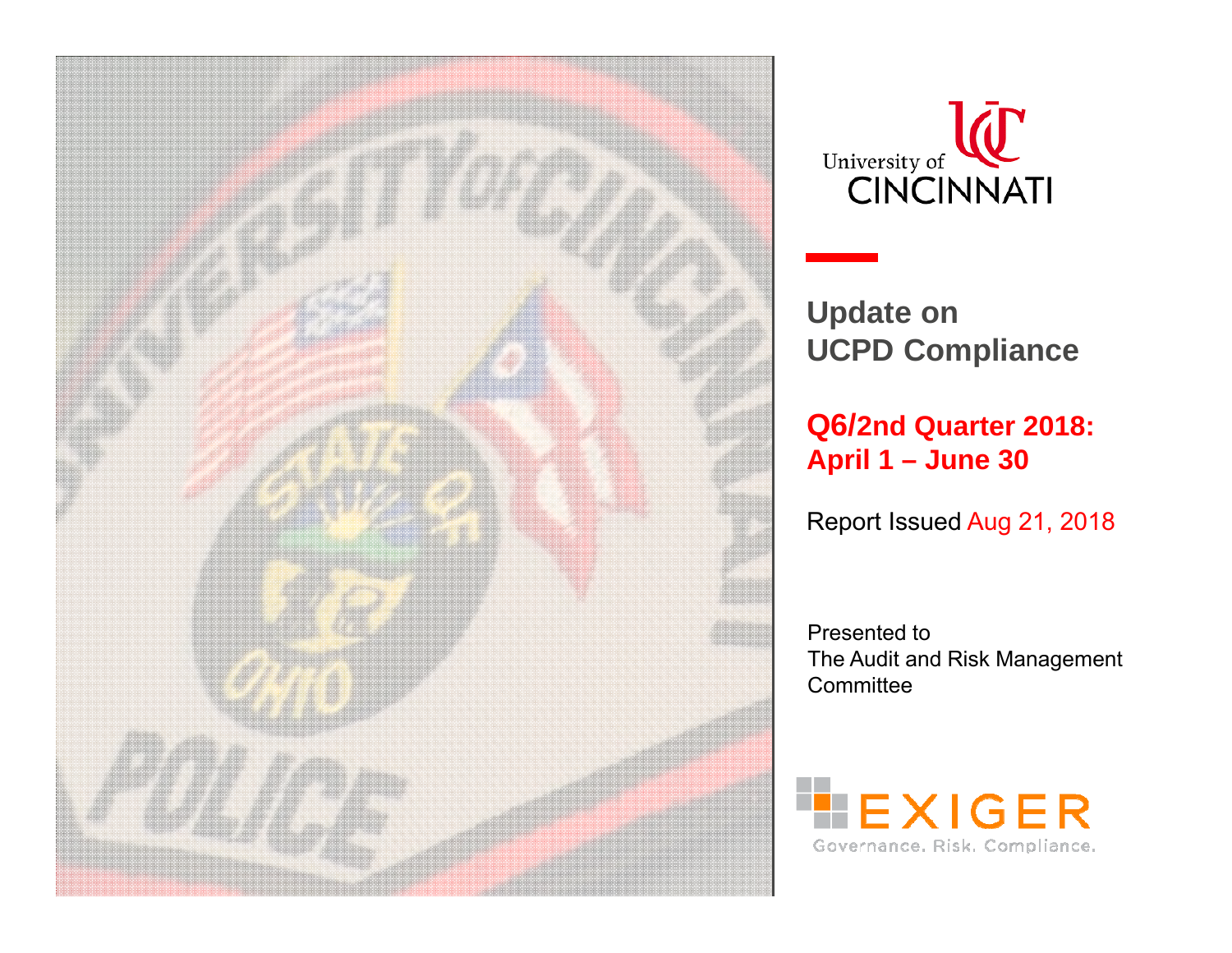## Overall Assessment Status

- $\bullet$  Initial Assessment of <u>223</u> of the 276 (81%) Exiger Recommendations
- Substantial Compliance: <u>211</u> of 276 (76%) ERs
- No Further Evaluation: <u>121</u> of 276 (44%) ERs
- Partial Compliance: <u>8</u> ERs (3%)
- •• Determination Withheld: 3 ERs (1%)
- Non-Compliant: <u>1</u> (less than 1%)
- Under Assessment (Q7):  $78$  ERs, to include  $40$  initial assessments
- Not yet evaluated:  $13$  ERs (5%)
- • Total Assessments: 313 *Note that some ERs have been assessed more than once*

| 2017           |                                                                                                                   | 2018                             | 2019 |               |  |
|----------------|-------------------------------------------------------------------------------------------------------------------|----------------------------------|------|---------------|--|
| <b>127 ERS</b> | <b>109 ERs</b><br>Assessed in 1st   Assessed in 2nd  <br>  Bi-annual Period   Bi-annual Period   Bi-annual Period | <b>77 ERs</b><br>Assessed in 3rd |      |               |  |
| Q1:54          | Q3:67                                                                                                             | Q5:44                            |      |               |  |
| Q2:73          | Q4:42                                                                                                             | Q6: 33                           |      |               |  |
|                |                                                                                                                   |                                  |      | University of |  |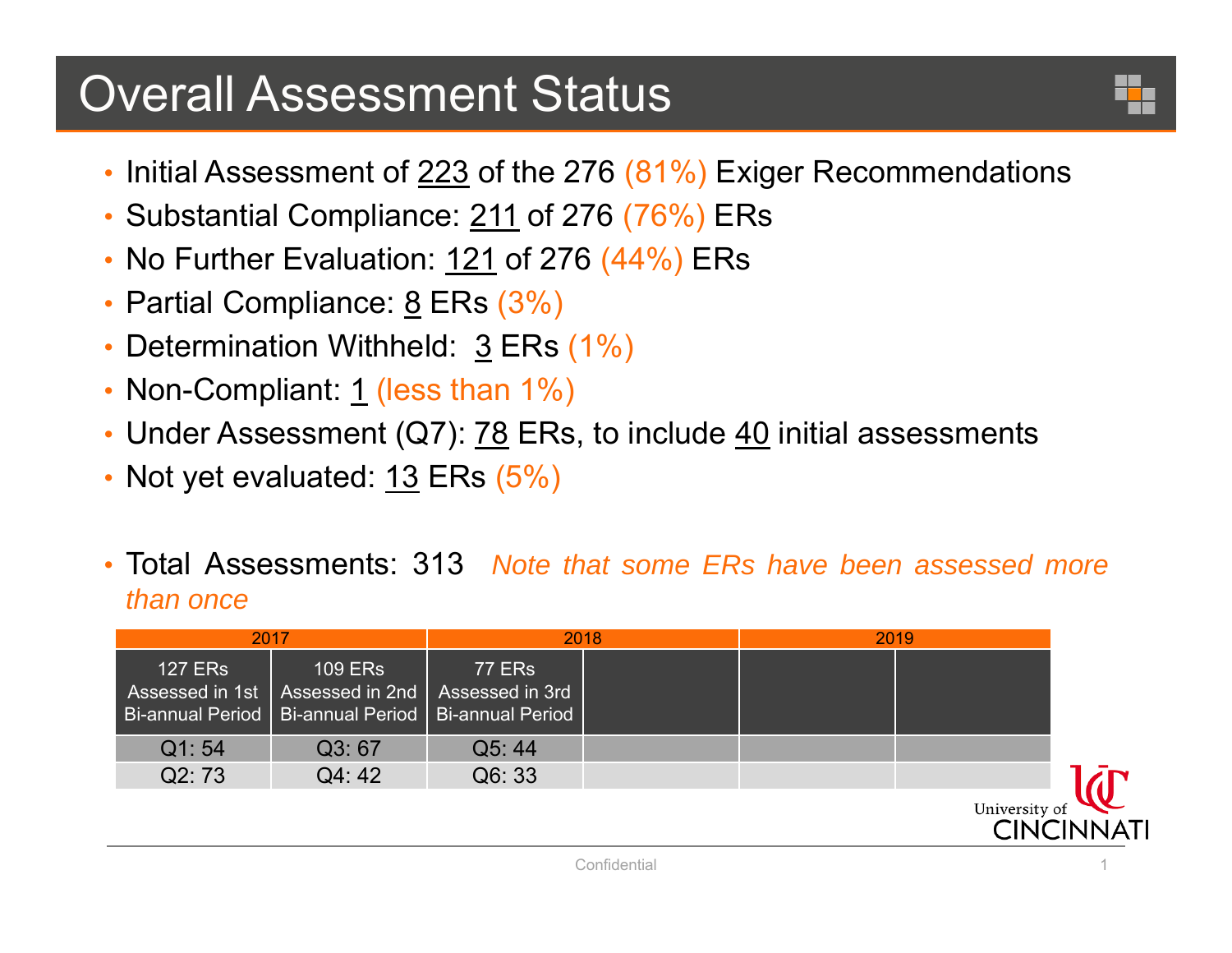### Overview of Initial Assessment: All 276 ERs

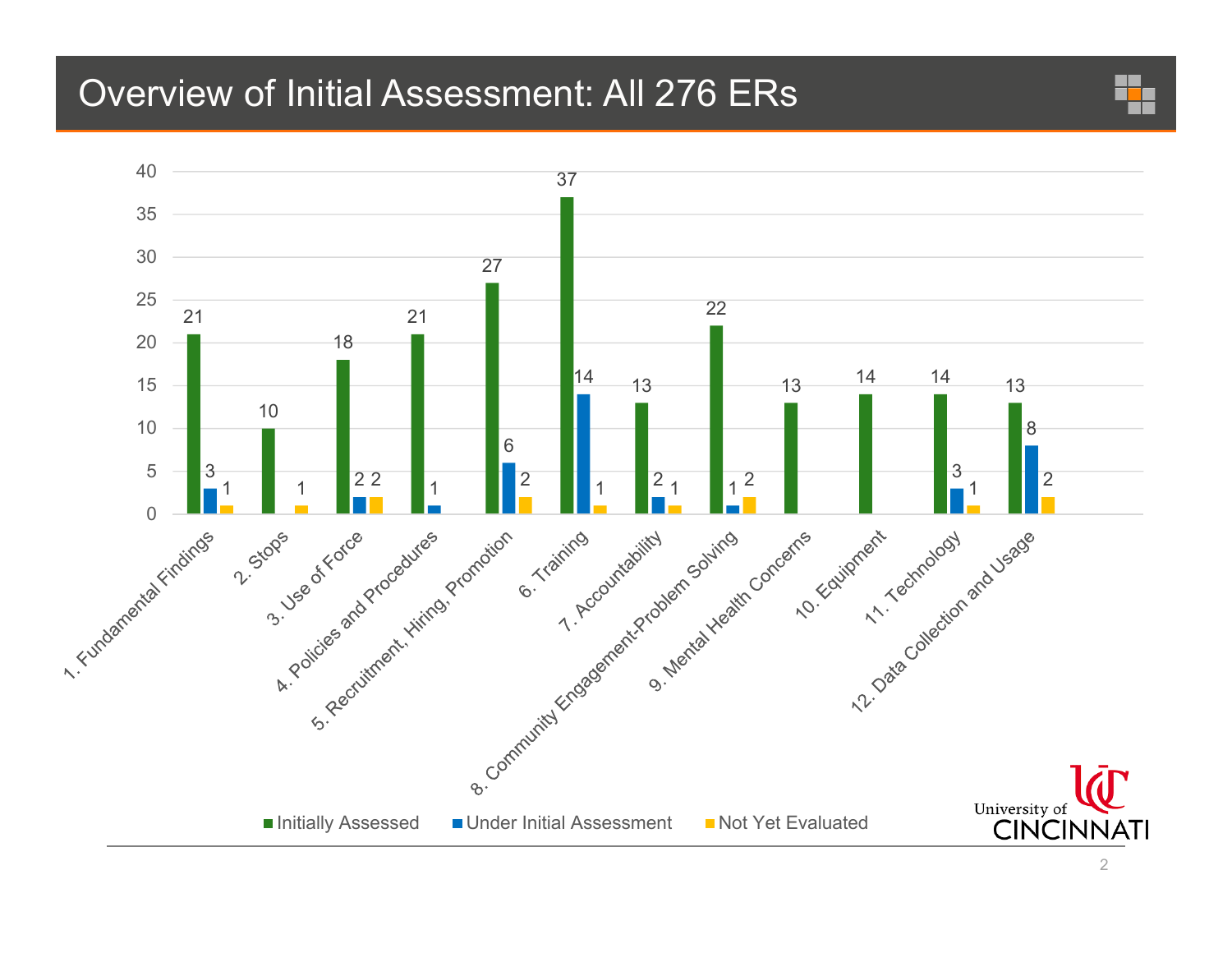#### **Compliance & Assessment Status: Overall and by Substantive Area**

|                                   |                 |           |  |                  |           |           |         | <b>76% Overall compliance</b> |           |           |           |  |                     |           |           |  |                    |                     |  |     |  |                     |           |                         |                           |  |  |
|-----------------------------------|-----------------|-----------|--|------------------|-----------|-----------|---------|-------------------------------|-----------|-----------|-----------|--|---------------------|-----------|-----------|--|--------------------|---------------------|--|-----|--|---------------------|-----------|-------------------------|---------------------------|--|--|
|                                   |                 |           |  |                  |           |           |         |                               |           |           |           |  |                     |           |           |  |                    |                     |  |     |  |                     |           |                         |                           |  |  |
| 10 <sub>0</sub><br>0 <sub>0</sub> | 20 <sub>9</sub> |           |  | 30° <sub>0</sub> |           |           | 4048    |                               |           |           | 50%       |  |                     |           |           |  | $60a$ <sup>0</sup> |                     |  | 70% |  |                     | 80%       | 90 <sub>5</sub><br>100% |                           |  |  |
| Fundamental<br>Findings           |                 |           |  |                  |           |           |         |                               |           |           |           |  |                     |           |           |  |                    |                     |  |     |  |                     |           | $\bullet$               | Substantial Compliance-   |  |  |
| Ped and Traffic<br><b>Stops</b>   |                 |           |  |                  |           |           |         |                               |           |           | $\bullet$ |  |                     |           |           |  |                    |                     |  |     |  |                     |           |                         | no further review         |  |  |
| Use of Force                      |                 |           |  |                  |           |           |         |                               |           |           |           |  |                     |           |           |  |                    |                     |  |     |  | $\bullet$ $\bullet$ |           |                         | Substantial Compliance-   |  |  |
| Policy & Procedures               |                 |           |  |                  |           |           |         |                               |           |           |           |  |                     |           |           |  |                    |                     |  |     |  | $\circ$             |           |                         | recurring                 |  |  |
| Hiring & Promotions               | $\bullet$       |           |  | 0                | $\bullet$ | $\bullet$ | $\circ$ | $\bigcirc$                    | $\bullet$ | $\bullet$ |           |  |                     |           |           |  |                    |                     |  |     |  |                     |           | $\bullet$ $\bullet$     | <b>Partial Compliance</b> |  |  |
| Training                          | $\bullet$       | $\bullet$ |  |                  |           |           |         |                               |           |           |           |  |                     |           |           |  |                    |                     |  |     |  |                     | $\cup$    | $\bullet$ $\bullet$     | Out of Compliance         |  |  |
| Accountability                    | $\bullet$       |           |  |                  |           |           |         |                               |           |           |           |  | $\Box$              | $\bullet$ | $\bullet$ |  |                    |                     |  |     |  |                     |           |                         |                           |  |  |
| Comm Engage /<br><b>POP</b>       |                 |           |  |                  |           |           |         |                               |           |           |           |  |                     |           |           |  |                    |                     |  |     |  |                     |           |                         | Determination Withheld    |  |  |
| <b>Mental Health</b>              |                 |           |  |                  |           |           |         |                               |           |           |           |  | $\bullet$ $\bullet$ |           |           |  |                    |                     |  |     |  |                     |           |                         |                           |  |  |
| Equipment                         |                 |           |  |                  |           |           |         |                               |           |           |           |  |                     | $\bullet$ |           |  |                    |                     |  |     |  |                     |           |                         | Under Initial Assessment  |  |  |
| Technology                        |                 |           |  |                  |           |           |         |                               |           |           |           |  |                     |           |           |  |                    | $\bullet$ $\bullet$ |  |     |  |                     |           |                         |                           |  |  |
| Data Systems                      |                 |           |  |                  |           |           |         |                               |           |           |           |  |                     |           |           |  |                    |                     |  |     |  |                     | $\bullet$ |                         | - Not Yet Assessed        |  |  |

<mark>ی د</mark>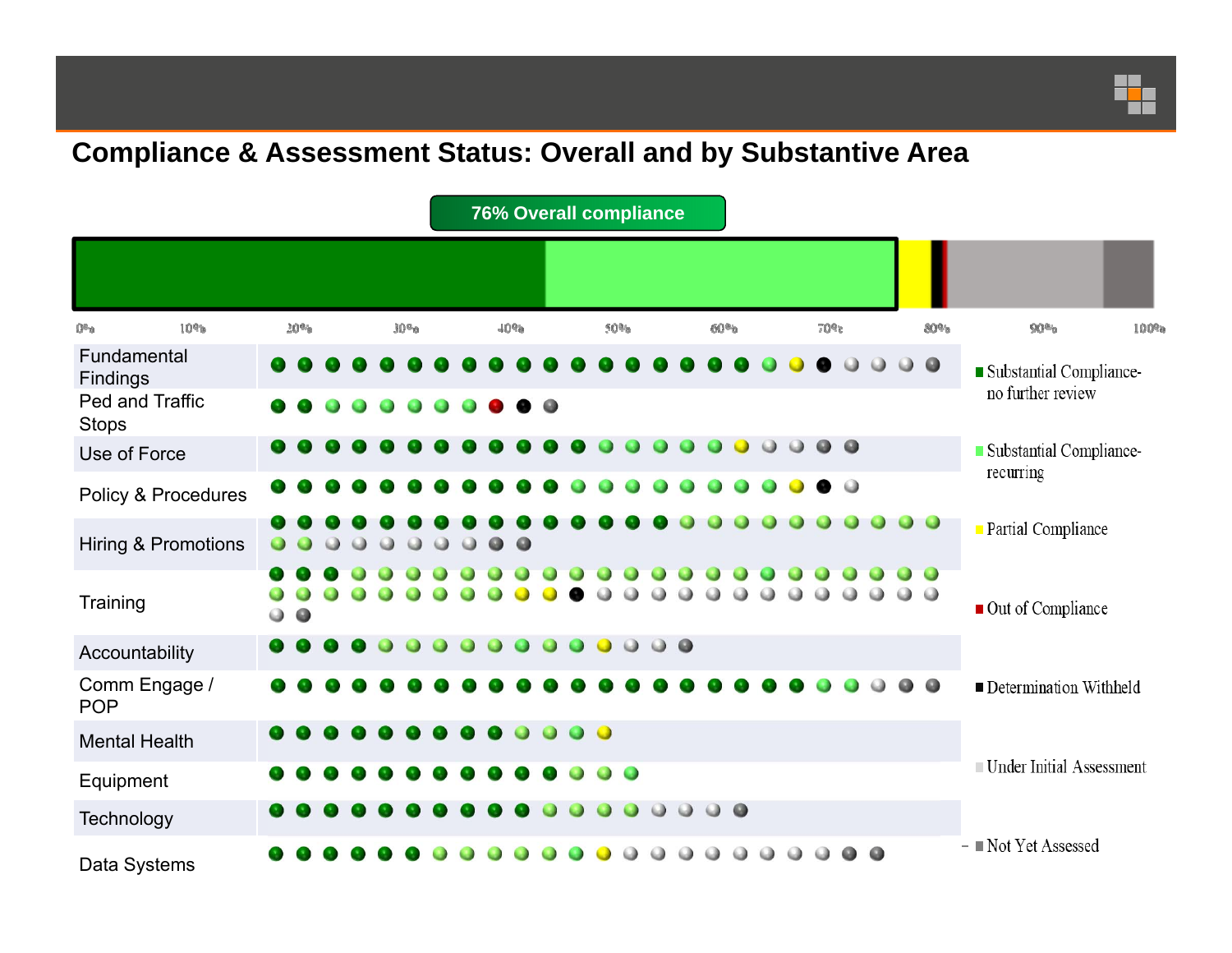### Overview of Compliance – Q6: 33 Total ERs Assessed



Compliance Status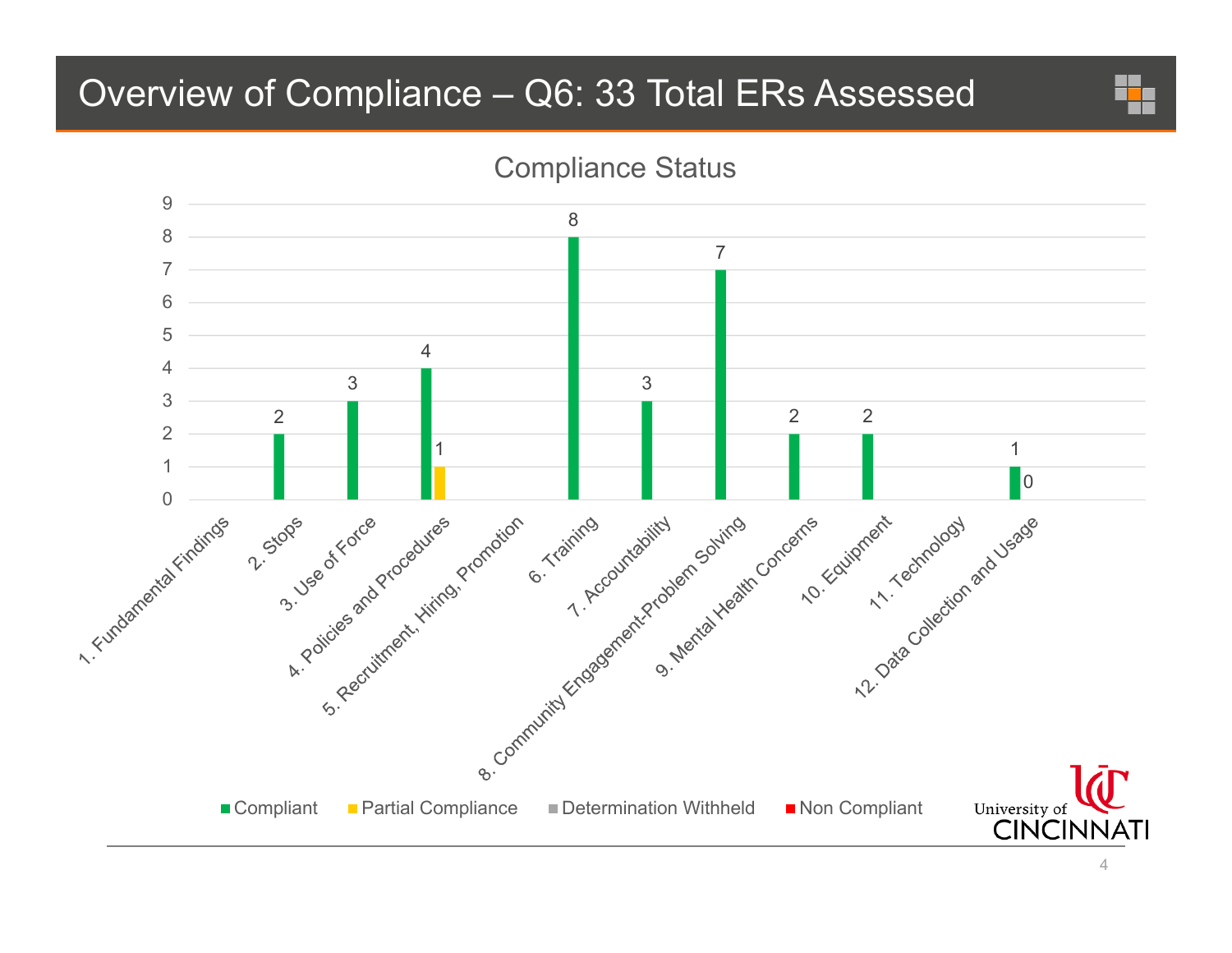# Citizen Complaints and Internal Inv's



#### Citizen Complaints (externally initiated)

- $\bullet$ Six Citizen Complaints were initiated in Q6
- • All investigations initiated in Q5 and Q6 were complete and closed in <sup>a</sup> timely manner.
- $\bullet$  Five additional investigations were initiated in Q7 *(quality to be reviewed by Monitor during Q7)*
- $\bullet$ Involved UCPD employees:  $2$  sworn members and  $4$  Night Ride employees

#### Internal Investigations (initiated internally)

• Two internal investigations were closed. Both initiated in Q5, but one did not close until late July. Was extended 4 times due to investigative flaws identified in the internal UCPD review process that needed to be addressed *(quality to be reviewed by Monitor during Q7)*

### Total

• 61 Citizen Complaints and Internal Investigations initiated from Jan 1, 2017 to July 31, 2018 University of **CINCINNATI**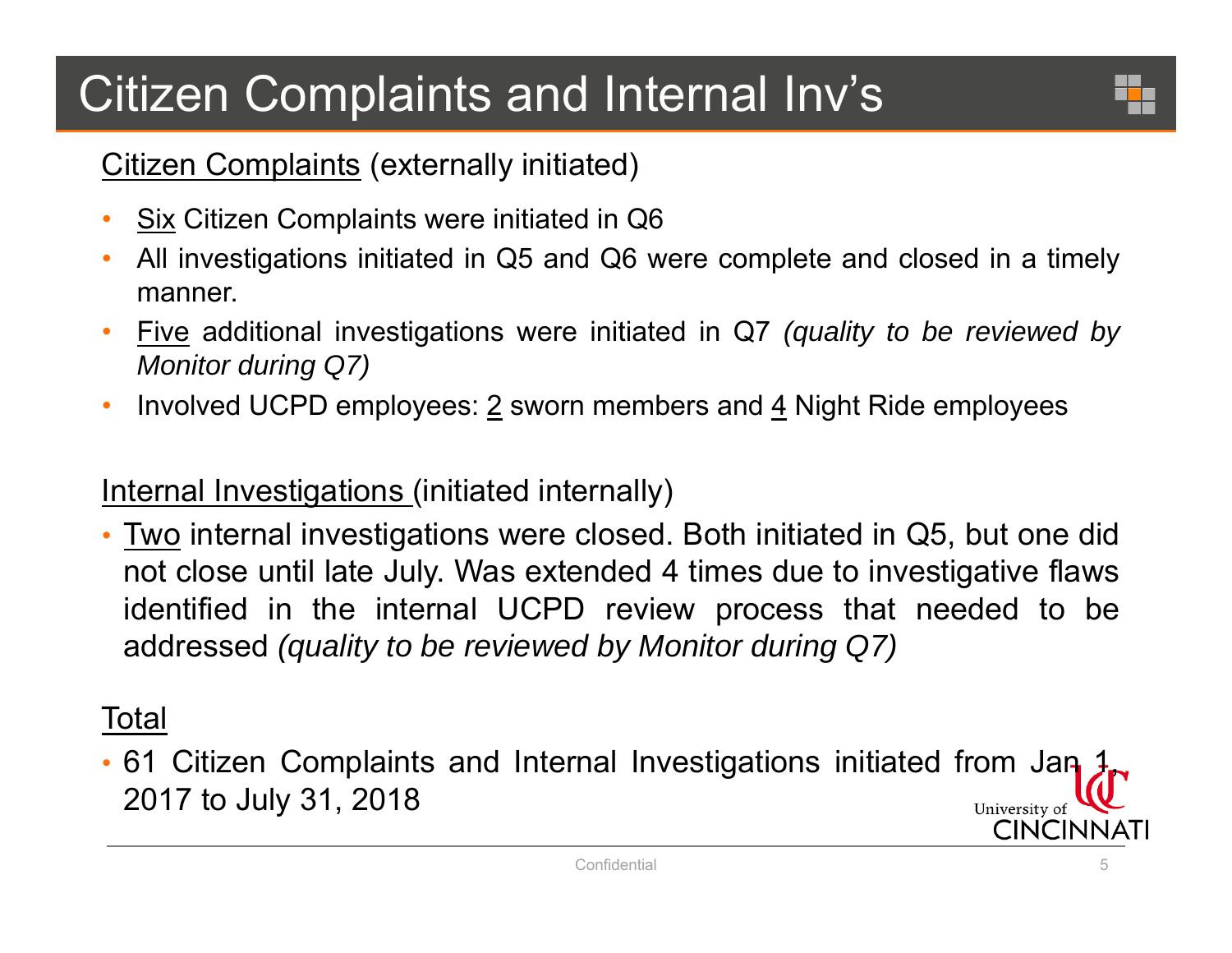

#### Uses of Force (UOF)

- One UOF incident occurred in Q6: *bodily force/takedown*
- Quality and timely investigation which included review of video
- Total of three UOF incidents since Jan 1, 2017

### Administrative Reviews

- Three weapon-related ARs closed, two occurred in Q5 and one in Q6: Both involved pointing of <sup>a</sup> weapon (*1 firearm and 2 CEW*)
- Also reviewed ARs involving 2 foot pursuits, and three offcampus traffic stops conducted for emergency purposes

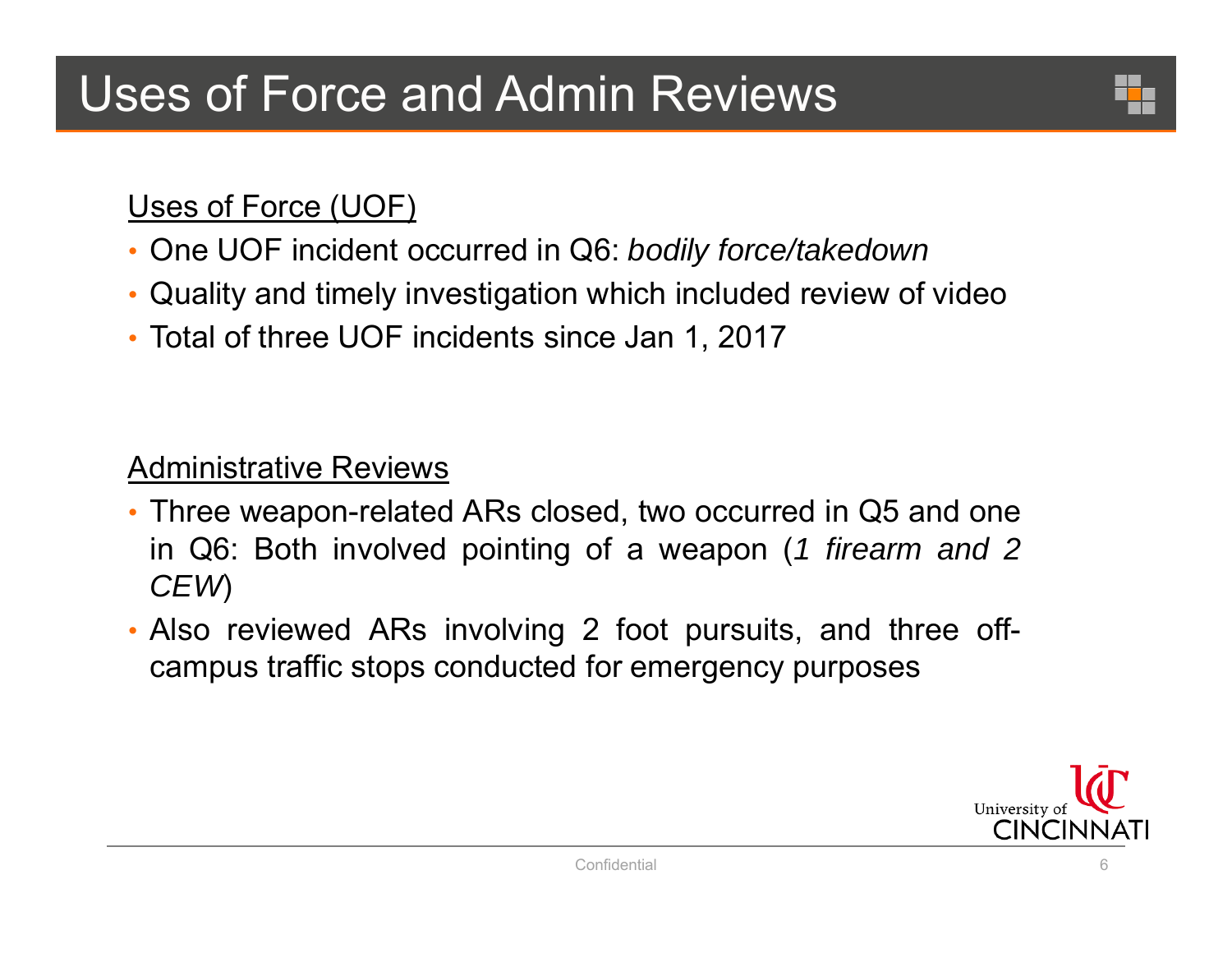# Q6 – Other Noteworthy Topics

- •• Collaborative Policy Development :
	- − Internal Investigations and Employee Conduct and Discipline: *additional revisions related to investigation type/title, the standards for each.*
	- − Arrests, Processing, Transportation of Detainees: *finalized and disseminated*
	- − Internal Inspections Protocol and Annual Inspection Plan: *to be finalized and disseminated in Q7*
	- − Records Management and Victim Services Policies: *finalized and disseminated*
- Training: *Conducted targeted meeting to address documentation and processing* issues. Policy revisions in Q6 and Q7; will be finalized and disseminated in Q7.
- Hiring:
	- − *Production and dissemination of recruitment video in May 2018*
	- Opening of hiring cycle with close to 300 applications for 13 positions
	- − *Three sworn officers hired since Jan 2017 (2 have graduated academy)*
	- − *Two supervisor promotions (1 sergeant, 1 lieutenant)*

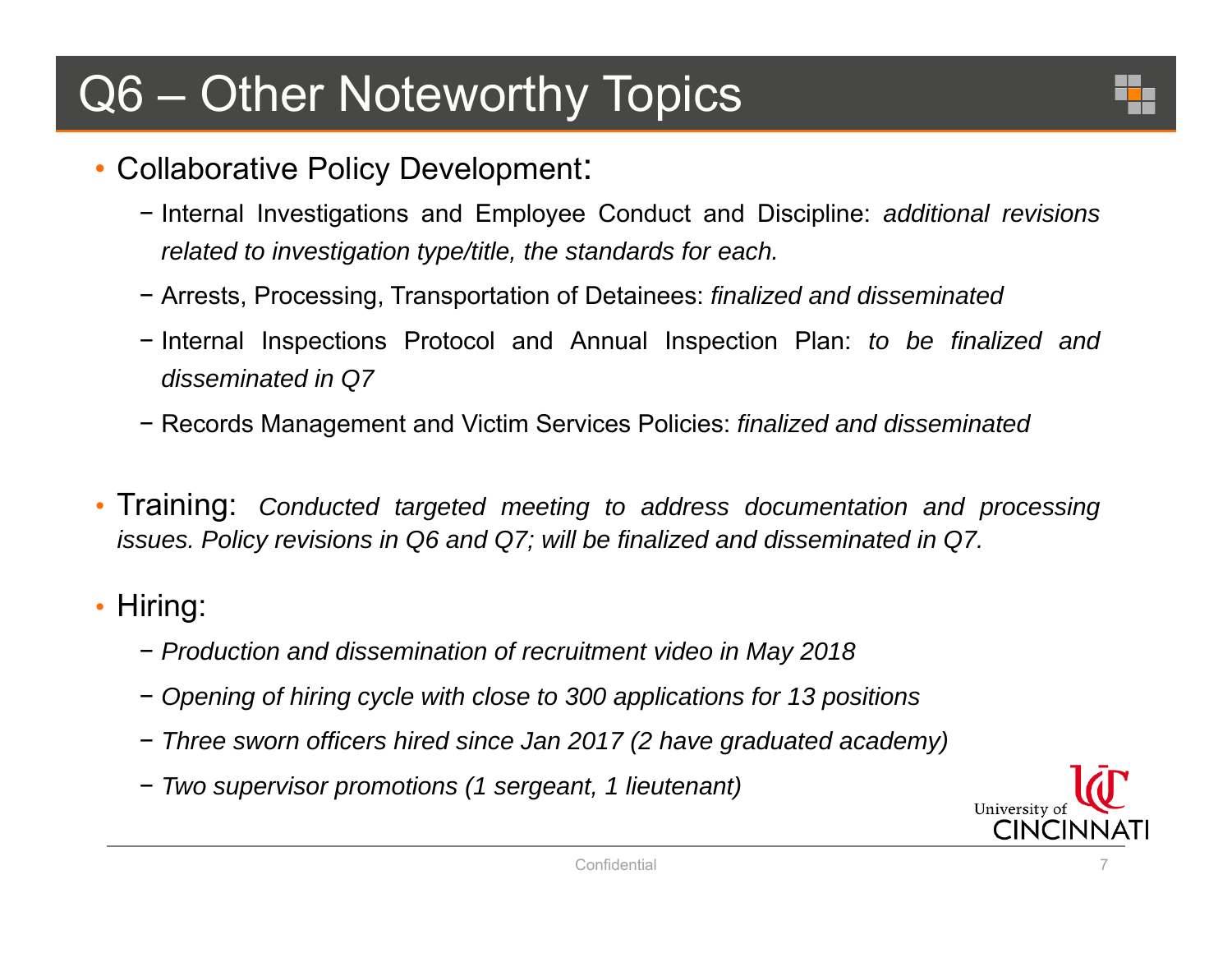# End of Monitorship

- • Impact of decision for early withdrawal from voluntary monitorship
	- − *Recognize progress made in reforming UC Police Division*
	- − *Many new or updated policies, training, equipment and systems*
	- − *Future and sustained compliance and investment at risk*
	- −*Compliance in many areas, but not all*
	- − *Not all Exiger Recommendations implemented to date*
	- − *Implementation testing is not complete*
	- 16 ERs just from Q6 that wont be tested again, but should have
	- − *Began process with three year plan*
	- − *Lose creditability of external monitorship*